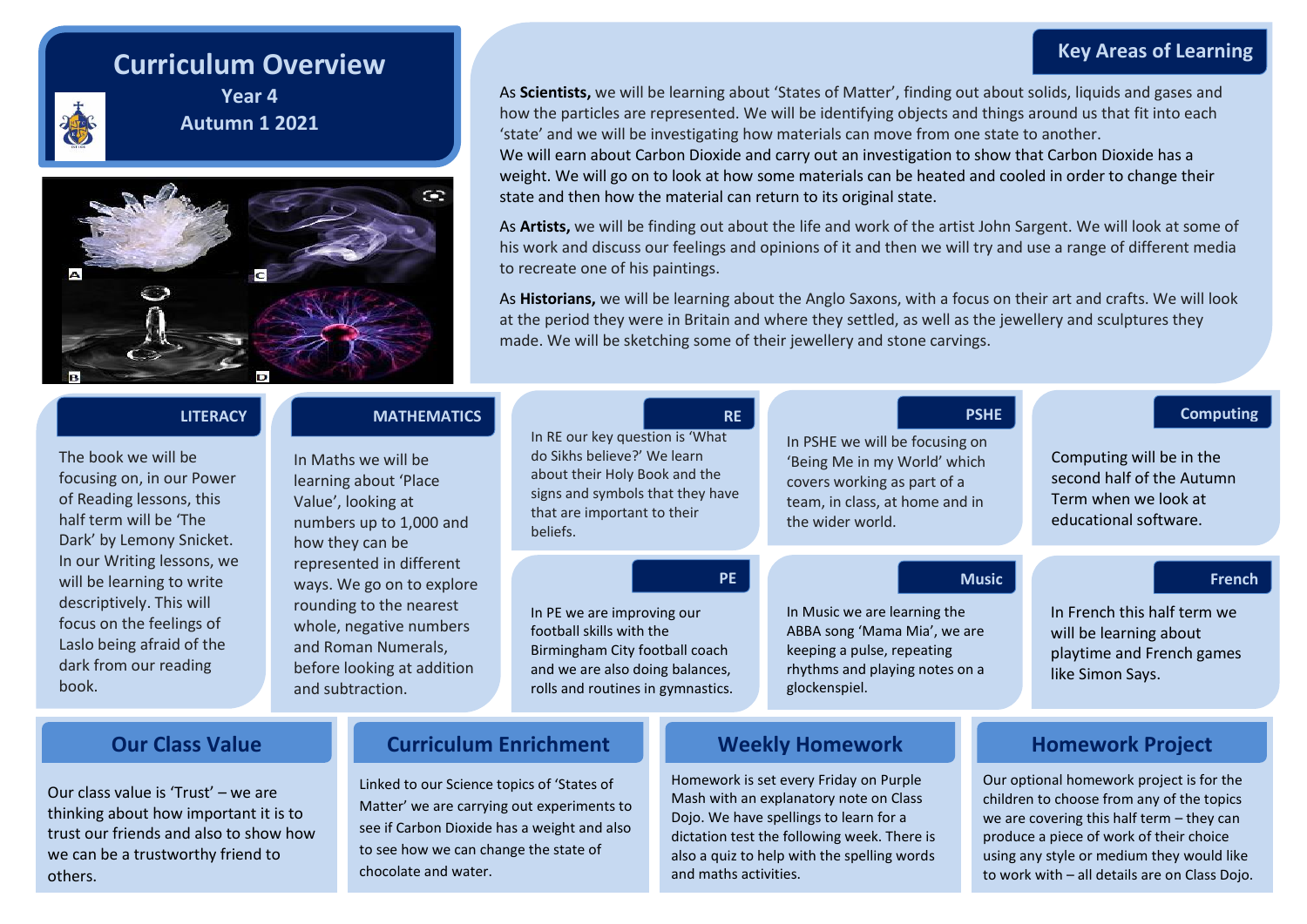# **Key Areas of Learning**

# **Curriculum Overview**



**Year 4 Autumn 2 2021**



As **Scientists,** we will be learning about 'Sound'. We will identify how sounds are made and link this to vibrations. We will try to find patterns between the volume of a sound and the strength of the vibrations that produce it, we will also find out how to change the pitch of a sound. We will explore how sounds change over distance and we will investigate the best material for absorbing sound. We will also recognise that vibrations of sound travel to the ear

As **Design Technologists** we will design and make our own Christmas stocking seasonal decorations. We will learn how to sew and join fabrics together and add embellishments to make our designs more attractive.

As **Geographers,** we will be learning about our Island, we will be investigating the British Isles – labelling the countries, then various regions and cities in England. We will look at the human and physical features of different areas and identify landmarks around the country.

## The book we will be focusing on, in our Power of Reading lessons, this half term will be 'Varjak Paw' by S.F. Said.

In our Writing lessons, we will be investigating persuasive brochures. This will include sub-headings, paragraphs, rhetorical questions and expanded noun phrases. We will then write our own brochure

## **LITERACY RE RE RE RE MATHEMATICS PSHE PSHE PSHE PSHE PSHE Computing**

In Maths we will be learning about 'Length and measurement', working out equivalent measures of mm, cm, m and km. Then we will concentrate on multiplication and division, improving our speed and accuracy of times tables and the linked division facts. We go on to solve word problems and multiply by 10 and 100.

## In RE our key question is 'How do artists help us understand Christmas?' We will first practice for our Remembrance Assembly then look at different pieces of art that represent the Nativity.

In PE we are improving our basketball skills with the Birmingham City sports coach and we are also developing 'freeze frames and working in small groups in 'Dance'.

In PSHE we will be focusing on 'Celebrating Differences' which includes the importance of not making assumptions and treating everyone fairly.

## **PE Music**

We focused on Music last half term when we learnt all about the ABBA song, Mamma Mia. We will come back to more music in the Spring Term.

Our class value is 'Trust' – we are thinking about how important it is to be trusted by our friends and how easily someone can break our trust by making the wrong choices.

# **Our Class Value Curriculum Enrichment Weekly Homework Homework Project**

Linked to our Science topic of 'Sound' we will be carrying out various experiments and investigations to understand more about sound waves and vibrations and how sounds can travel through materials.

Homework is set every Friday on Purple Mash with an explanatory note on Class Dojo. We have spellings to learn for a dictation test the following week. There is also a quiz to help with the spellings and multiplication activities.

Computing will include playing and analysing educational games before we learn how to use 'Scratch' to make our own programmes.

## **French**

In French this half term, we will be learning about our home. We will say where we live and think about daily routines.

Our optional homework project is for the children to choose from any of the topics we are covering this half term – they can produce a piece of work of their choice using any style or medium they would like to work with – all details are on Class Dojo.